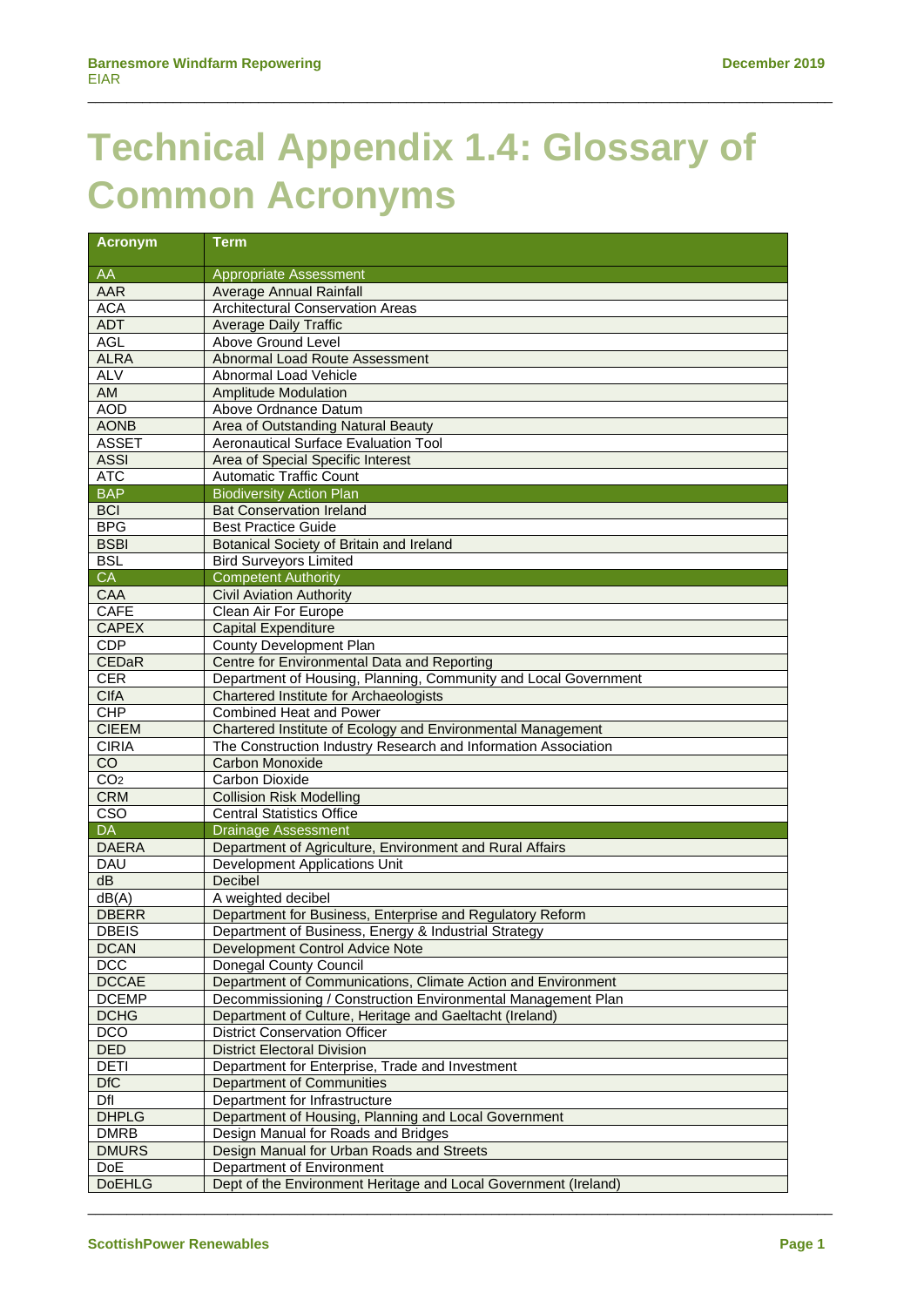| <b>Acronym</b>            | <b>Term</b>                                                            |
|---------------------------|------------------------------------------------------------------------|
| <b>DoENI</b>              | Department of the Environment Northern Ireland                         |
| <b>DoHPCLG</b>            | Department of Housing, Planning, Community and Local Government        |
| DTI                       | Department of Trade and Industry                                       |
| <b>DTT</b>                | <b>Digital Terrestrial Television</b>                                  |
| <b>DWI</b>                | <b>Drinking Water Inspection</b>                                       |
| <b>EcIA</b>               | <b>Ecological Impact Assessment</b>                                    |
| <b>ECoW</b>               | <b>Ecological Clerk of Works</b>                                       |
| <b>ED</b>                 | Electoral Division                                                     |
| <b>EHO</b>                | <b>Environmental Health Officer</b>                                    |
| <b>EHSA</b>               | <b>Especially High Scenic Amenity</b>                                  |
| <b>EIA</b>                | <b>Environmental Impact Assessment</b>                                 |
| <b>EIAR</b>               | Environmental Impact Assessment Report                                 |
| EIS                       | <b>Environmental Impact Statement</b>                                  |
| EIC                       | European Landscape Convention                                          |
| <b>ELF</b>                | <b>Extremely Low Frequency</b>                                         |
| <b>EMF</b>                | Electromagnetic Field                                                  |
| <b>EMFI</b>               | Electromagnetic Interference                                           |
| <b>EPA</b>                | <b>Environmental Protection Agency</b>                                 |
| <b>EPA 1990</b>           | <b>Environmental Protection Act 1990</b>                               |
| ES                        | <b>Environmental Statement</b>                                         |
| <b>ESB</b>                | <b>Electricity Supply Board</b>                                        |
| EU                        | European Union                                                         |
| F.                        | Frequency                                                              |
| <b>FPM</b><br><b>FRV</b>  | <b>Freshwater Pearl Mussel</b>                                         |
| ft                        | <b>Floating River Vegetation</b><br>Feet                               |
| FTE                       | Full time equivalent                                                   |
| <b>GHG</b>                | <b>Greenhouse Gases</b>                                                |
| GIS                       | Geographical Information System                                        |
| <b>GLVIA</b>              | Guidelines for Landscape and Visual Impact Assessment                  |
| <b>GPG</b>                | <b>The Good Practice Guide</b>                                         |
| <b>GPP</b>                | <b>Guidance for Pollution Prevention</b>                               |
| <b>GPR</b>                | <b>Ground Penetrating Radar</b>                                        |
| <b>GSNI</b>               | Geological Survey of Northern Ireland                                  |
| <b>GVA</b>                | <b>Grass Value Added</b>                                               |
| <b>GWDTE</b>              | <b>Groundwater Dependent Terrestrial Ecosystems</b>                    |
| ha                        | Hectare                                                                |
| HB                        | <b>Historic Building</b>                                               |
| <b>HED</b>                | <b>Historic Environment Division</b>                                   |
| <b>HGV</b>                | <b>Heavy Goods Vehicle</b>                                             |
| HMP                       | Habitat Management Plan                                                |
| <b>HSA</b>                | <b>High Scenic Amenity</b>                                             |
| Hz                        | Hertz                                                                  |
| H&S                       | <b>Health and Safety</b>                                               |
| <b>IAA</b>                | <b>Irish Aviation Authority</b>                                        |
| <b>ICAO</b>               | International Civil Aviation Organisation                              |
| <b>ICNIRP</b>             | International Commission on Non-Ionising Radiation Protection          |
| <b>ICOMOS</b>             | International Council on Monuments and Sites                           |
| <b>ICNIRP</b>             | International Commission on Non-Ionising Radiation Protection          |
| <b>IEF</b>                | <b>Important Ecological Feature</b>                                    |
| <b>IEMA</b>               | Institute of Environmental Management and Assessment                   |
| F                         | <b>Inland Fisheries Ireland</b>                                        |
| $\overline{\text{IGR}}$   | <b>Irish Grid Reference</b>                                            |
| <b>IHR</b>                | <b>Industrial Heritage Record</b>                                      |
| <b>INSN</b><br><b>IOA</b> | <b>Irish National Seismic Network</b><br><b>Institute of Acoustics</b> |
| <b>ITM</b>                | Irish Transverse Mercator                                              |
| <b>IWEA</b>               | <b>Irish Wind Energy Association</b>                                   |
| <b>JCA</b>                | <b>John Cronin and Associates</b>                                      |
| <b>JNCC</b>               | Joint Nature Conservation Committee                                    |
| <b>JOD</b>                | Jennings O'Donovan & Partners Limited                                  |
|                           |                                                                        |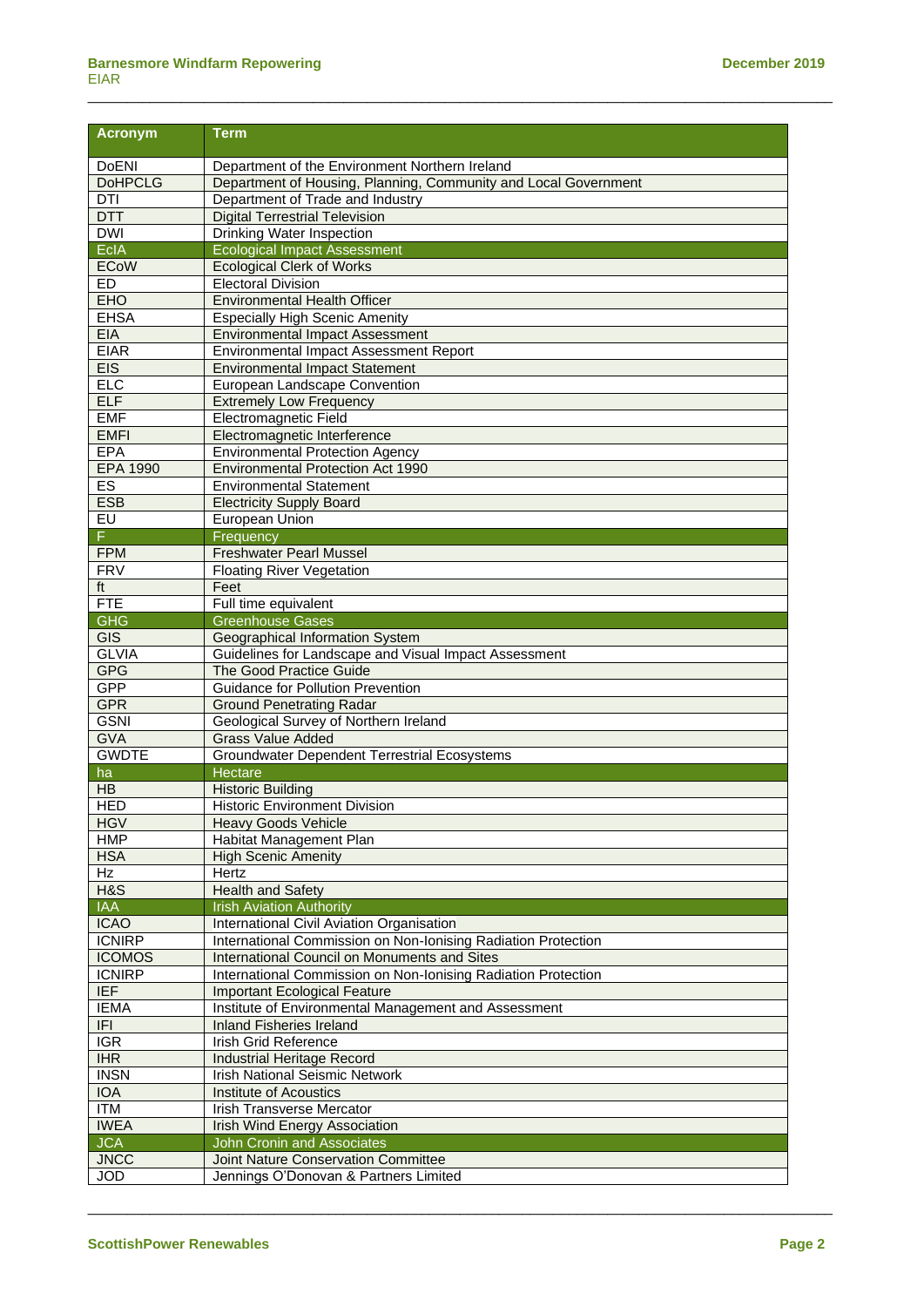| <b>Acronym</b>        | <b>Term</b>                                                                |
|-----------------------|----------------------------------------------------------------------------|
| km                    | <b>Kilometres</b>                                                          |
| kV                    | KiloVolts                                                                  |
| <b>LA90.t</b>         | A weighted background noise level for a period of time                     |
| LAeq, t               | A weighted equivalent continuous sound pressure level for a period of time |
| <b>LCA</b>            | Landscape Character Assessment                                             |
| <b>LCEP</b>           | Local Economic and Community Plan                                          |
| LCOE                  | Levelised Cost of Energy                                                   |
| <b>LCRE</b>           | Low Carbon Renewable Energy                                                |
| <b>LCT</b>            | Landscape Character Type                                                   |
| LCU                   | Life Cycle Unit                                                            |
| <b>LDP</b>            | <b>Local Development Plan</b>                                              |
| LIA                   | Landscape Impact Assessment                                                |
| <b>LVIA</b>           | Landscape and Visual Impact Assessment                                     |
| Lw or LWA             | Sound Power Level                                                          |
| m                     | <b>Metres</b>                                                              |
| $m^2$                 | Metres squared                                                             |
| m <sup>3</sup>        | Cubic metres                                                               |
| $ms^{-1}$             | Meters per second                                                          |
| <b>MD</b>             | <b>Municipal Division</b>                                                  |
| <b>MEC</b>            | <b>Maximum Export Capacity</b>                                             |
| <b>MEL</b>            | Minerex Environmental Limited                                              |
| <b>MSA</b>            | <b>Medium Scenic Amenity</b>                                               |
| <b>MW</b>             | MegaWatts                                                                  |
| <b>MWh</b>            | Megawatt hour                                                              |
| <b>NAM</b>            | Normal Amplitude Modulation                                                |
| <b>NAP</b>            | Northern Area Plan                                                         |
| <b>NBAP</b>           | National Biodiversity Action Plan                                          |
| <b>NCEP</b>           | National Energy and Climate Plan                                           |
| <b>NCR</b>            | National Cycle Route                                                       |
| <b>NDP</b>            | National Development Plan                                                  |
| <b>NECP</b>           | National Energy and Climate Plan                                           |
| <b>NED</b>            | <b>Natural Environment Division</b>                                        |
| <b>NHA</b>            | Natural Heritage Area                                                      |
| <b>NHMRC</b>          | National Health and Medical Research Council                               |
| NI                    | Northern Ireland                                                           |
| <b>NIAH</b>           | National Inventory of Architectural Heritage                               |
| <b>NIEA</b>           | Northern Ireland Environment Agency                                        |
| <b>NILCA</b>          | Northern Ireland Landscape Character Assessment                            |
| <b>NIRLCA</b>         | Northern Ireland Regional Landscape Character Assessment                   |
| <b>NIRIG</b>          | Northern Ireland Renewables Industry Group                                 |
| <b>NIS</b>            | Natura Impact Statement                                                    |
| <b>NI SMR</b>         | Northern Ireland Sites and Monuments Record                                |
| <b>NITB</b>           | Northern Ireland Tourism Board                                             |
| <b>NMI</b>            | National Museum of Ireland                                                 |
| <b>NMP</b>            | National Mitigation Plan                                                   |
| <b>NMS</b>            | <b>National Monuments Service</b>                                          |
| <b>NNR</b>            | <b>National Nature Reserve</b>                                             |
| NO <sub>2</sub>       | Nitrogen Dioxide                                                           |
| <b>NO<sub>x</sub></b> | Nitrogen Oxides                                                            |
| <b>NPF</b>            | <b>National Planning Framework</b>                                         |
| <b>NPWS</b>           | National Parks and Wildlife Services                                       |
| <b>NRA</b>            | <b>National Roads Authority</b>                                            |
| NREAP/NEEAP           | National Energy Efficiency and Renewable Energy Action Plans               |
| <b>NRFA</b>           | <b>National River Flow Archive</b>                                         |
| <b>NSO</b>            | <b>National Strategic Outcomes</b>                                         |
| <b>NSS</b>            | <b>National Spatial Strategy</b>                                           |
| <b>NTA</b>            | <b>National Transport Authority</b>                                        |
| <b>NTS</b>            | Non-Technical Summary                                                      |
| <b>NVC</b>            | National Vegetation Classification System                                  |
| <b>NWRA</b>           | Northern and Western Regional Assembly                                     |
| <b>OAM</b>            | <b>Other Amplitude Modulation</b>                                          |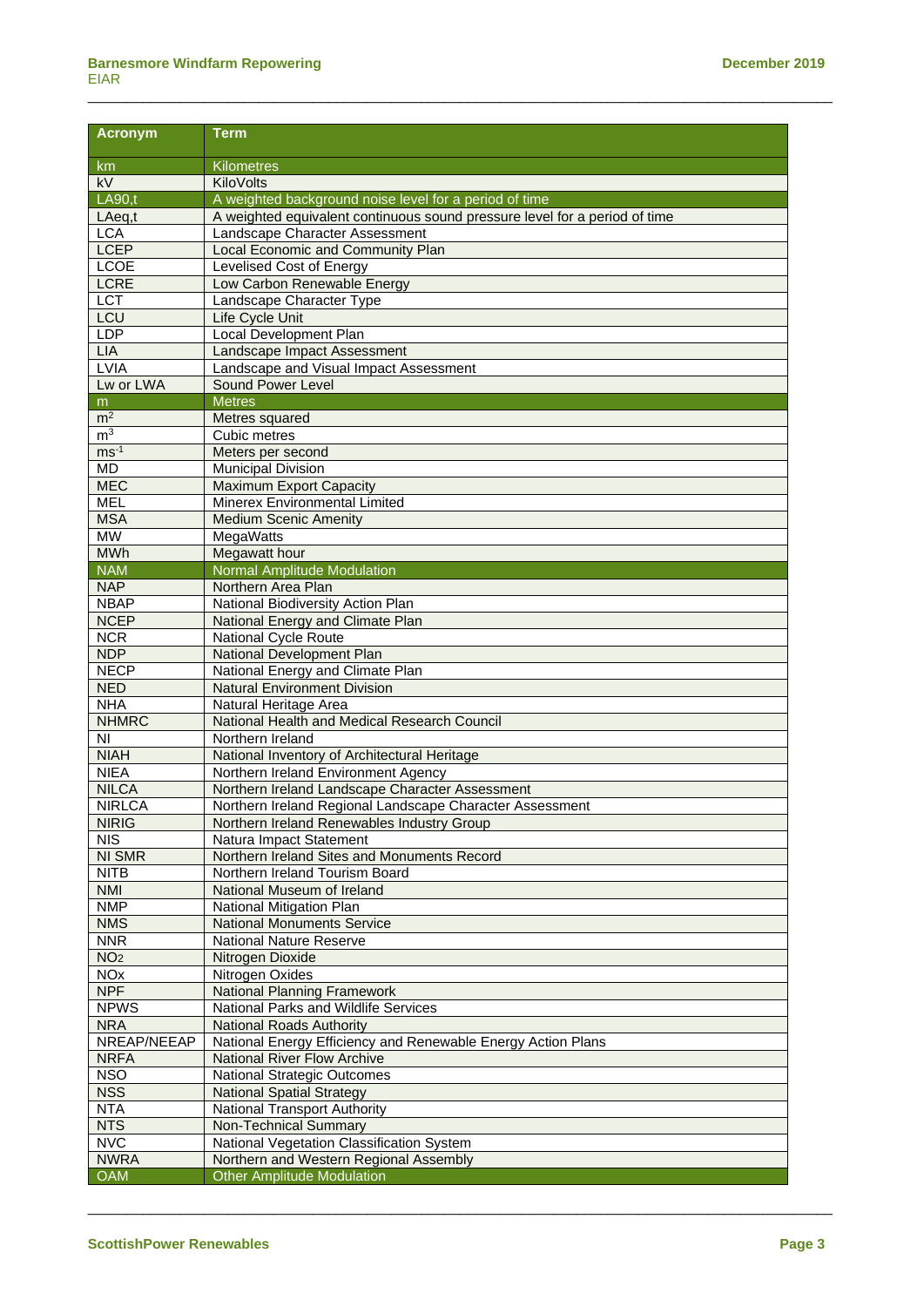| <b>Acronym</b>             | Term                                                                                    |
|----------------------------|-----------------------------------------------------------------------------------------|
| OHL                        | <b>Overhead Line</b>                                                                    |
| OMS                        | Operations, Maintenance and Services                                                    |
| <b>OPEX</b>                | <b>Operational Expenditure</b>                                                          |
| <b>OSNI</b>                | Ordnance Survey of Northern Ireland                                                     |
| O&M                        | <b>Operation and Maintenance</b>                                                        |
| <b>PAH</b>                 | Polycyclic Aromatic Hydrocarbon                                                         |
| <b>PAN</b>                 | <b>Planning Advice Note</b>                                                             |
| <b>PID</b>                 | Public Information Day                                                                  |
| <b>PM</b>                  | <b>Particulate Matter</b>                                                               |
| <b>PMP</b>                 | Peat Management Plan                                                                    |
| pNHA                       | <b>Proposed Natural Area</b>                                                            |
| PPA                        | <b>Power Purchase Agreement</b>                                                         |
| PPE                        | <b>Personal Protective Equipment</b>                                                    |
| <b>PPG</b>                 | <b>Pollution Prevention Guidelines</b>                                                  |
| <b>PPP</b>                 | <b>Pollution Prevention Plan</b>                                                        |
| <b>PPS</b>                 | <b>Planning Policy Statement</b>                                                        |
| pSPA                       | <b>Proposed Special Protection Area</b>                                                 |
| <b>PSRA</b>                | Peat Slide Risk Assessment                                                              |
| <b>PWS</b>                 | <b>Private Water Supplies</b>                                                           |
| QI                         | <b>Qualifying Interest</b>                                                              |
| <b>RDS</b>                 | <b>Regional Development Strategy</b>                                                    |
| <b>RESS</b>                | Renewable Electricity Support Scheme                                                    |
| <b>RHM</b>                 | <b>Register of Historical Monuments</b>                                                 |
| Rol                        | Republic of Ireland                                                                     |
| RoW                        | Right of Way                                                                            |
| <b>RMP</b>                 | Record of Monuments and Places                                                          |
| <b>RPM</b>                 | <b>Revolutions Per Minute</b>                                                           |
| <b>RPS</b>                 | <b>Record of Protected Structures</b>                                                   |
| <b>RSA</b>                 | Road Safety Audits                                                                      |
| <b>RSES</b>                | Regional Spatial & Economic Strategy                                                    |
| <b>RSIA</b>                | Road Safety Impact Assessment                                                           |
| <b>RTC</b>                 | <b>Road Traffic Collisions</b>                                                          |
| <b>SAC</b><br><b>SCADA</b> | <b>Special Areas of Conservation</b><br><b>Supervisory Control and Data Acquisition</b> |
| SCI                        | Statement of Community Interest also Site of Community Importance                       |
| <b>SDL</b>                 | Settlement Development Limit                                                            |
| <b>SEAI</b>                | Sustainable Energy Authority of Ireland                                                 |
| <b>SEF</b>                 | <b>Strategic Energy Framework</b>                                                       |
| <b>SEPA</b>                | <b>Scottish Environment Protection Agency</b>                                           |
| SGN                        | <b>Supplementary Guidance Note</b>                                                      |
| SI                         | <b>Statutory Instrument</b>                                                             |
| SID                        | Strategic Infrastructural Development                                                   |
| <b>SLNCI</b>               | Sites of Local Nature Conservation Importance                                           |
| <b>SMR</b>                 | <b>Sites and Monuments Record</b>                                                       |
| <b>SNH</b>                 | Scottish Natural Heritage                                                               |
| <b>SO2</b>                 | <b>Sulphur Dioxide</b>                                                                  |
| <b>SPA</b>                 | <b>Special Protection Areas</b>                                                         |
| <b>SPG</b>                 | <b>Supplementary Planning Guidance</b>                                                  |
| <b>SPPS</b>                | <b>Strategic Planning Policy Statement</b>                                              |
| <b>SPR</b>                 | <b>ScottishPower Renewables</b>                                                         |
| <b>SSRS</b>                | <b>Small Streams Risk Assessment</b>                                                    |
| <b>SuDS</b>                | Sustainable Urban Drainage Systems                                                      |
|                            | <b>Tonnes</b>                                                                           |
| <b>TA</b>                  | <b>Transport Assessment</b>                                                             |
| <b>TENT-T</b>              | Trans European Transport Network                                                        |
| <b>TES</b>                 | <b>Trailing Edge Serrations</b>                                                         |
| <b>TIA</b>                 | <b>Traffic Impact Assessment</b>                                                        |
| TII                        | Traffic Infrastructure Ireland                                                          |
| <b>TMP</b>                 | <b>Traffic Management Plan</b>                                                          |
| <b>TTA</b>                 | <b>Traffic and Transport Assessment</b>                                                 |
| <b>TVI</b>                 | Theoretical Zone of Visibility                                                          |